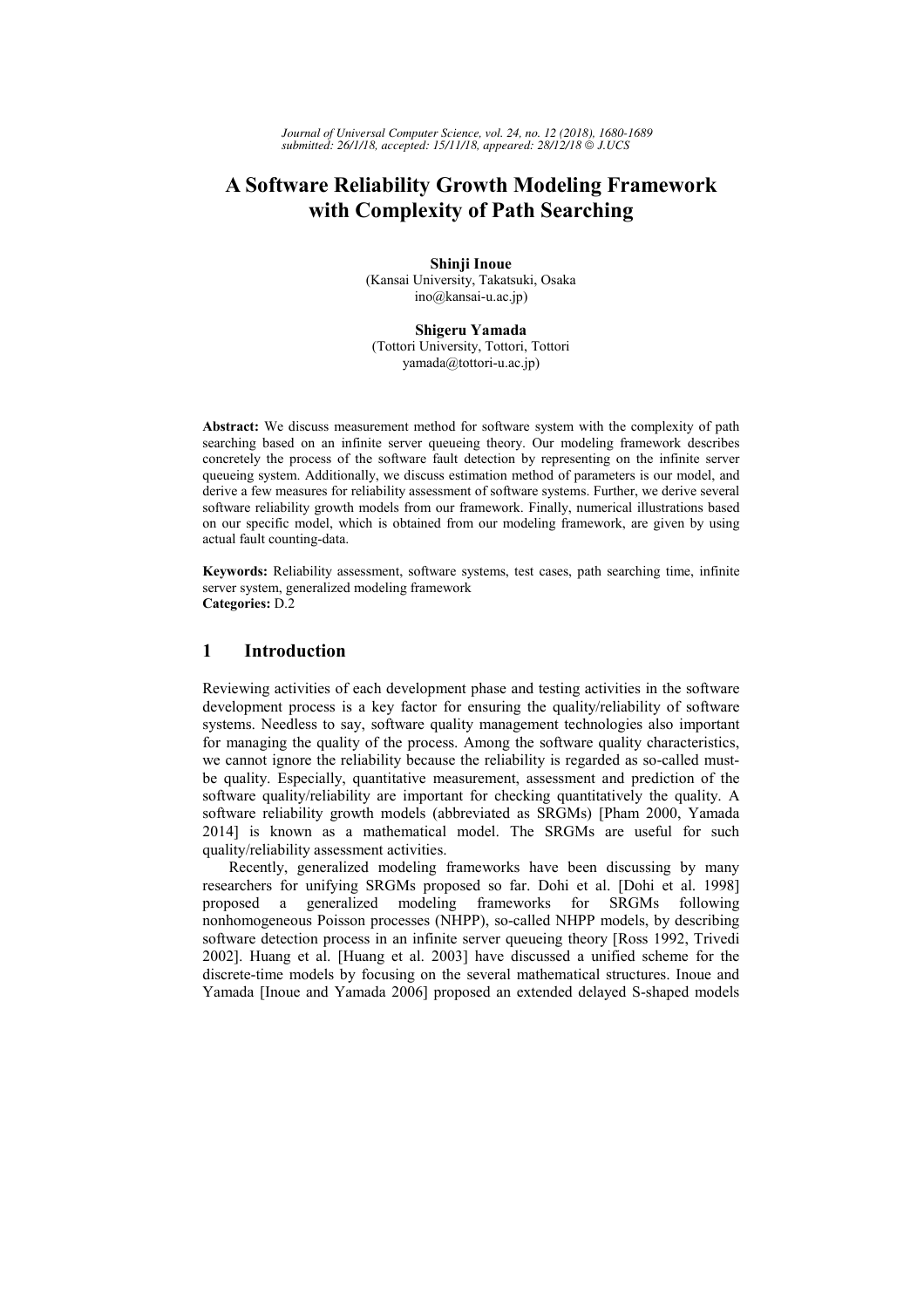by describing the consecutive software failure-occurrence and fault-removing processes based on the infinite server queueing theory. Further, Inoue and Yamada [Inoue and Yamada 2007] have proposed generalized discrete software reliability modeling framework with program size by using the generalized order statistics theory [Langberg and Singpurwalla 1985].

This paper focuses on the literature, Dohi et al. [Dohi et al. 1998]. They developed an infinite server queueing system describing consecutive the test case execution (arrival) process and the path searching time of each test execution. And they assumed that a path searching time of a test-case execution follows an independent and identically distributed random time. Further the number of observed faults are regarded as the number of program paths not completed searching. Considering an actual situation, the path searching time must be influenced from the complexity of the program paths to be executed by test cases. This paper develops infinite server queueing system for software reliability measurement with the complexity of the path searching. Further, we propose a few specific SRGMs following our modeling frameworks. And we demonstrate reliability analysis based on our specific proposed models by actual data collected in a software testing phase.

# **2 Infinite Server Queueing Model**

A modeling framework proposed so far [Dohi et al. 1998] describes the process from the arrival of test-cases to the software failure-occurrence by using the infinite server queueing system assumed:

- (A1) Test cases have been completely prepared before the beginning of testing activities, and are executed by following homogeneous Poisson process (HPP) with mean  $\lambda$
- (A2) The *i*-th test case has the data for executing  $X_i$  program path.
- (A3) The each path searching time T follows the distribution function  $S(t) \equiv$  $Pr{T \le t}$  (i.i.d.).

We introduce the counting process  $\{Z(t), t \geq 0\}$  representing the number of faults detected up to testing time  $t$ . Treating the number of detected faults as the number of program paths still executing at testing time  $t$ , we have

$$
\Pr\{Z(t) = z\} = \sum_{j=0}^{\infty} \exp[-\lambda t] \frac{(\lambda t)^j}{j} \times \Pr\{Z(t) = z | X_1 + X_2 + \dots + X_j = x\}.
$$
 (1)

Eq. (1) implies the stochastic process follows a compound Poisson process with parameter  $\lambda$  and jump size  $X_i$ . Now we assume that the one test-case has the data for executing one program path and one program path has one software fault at most, i.e.,  $X_i = 1$  ( $i = 1, 2, \dots$ ). At this time, the process { $Z(t), t \ge 0$ } is recognized as the  $M/G/\infty$  queueing system. Then, we can obtain

$$
\Pr\{Z(t) = z\} = \frac{[\lambda \int_0^t \bar{S}(t)dt]^z}{z!} \exp\left[-\lambda \int_0^t \bar{S}(t)dt\right],\tag{2}
$$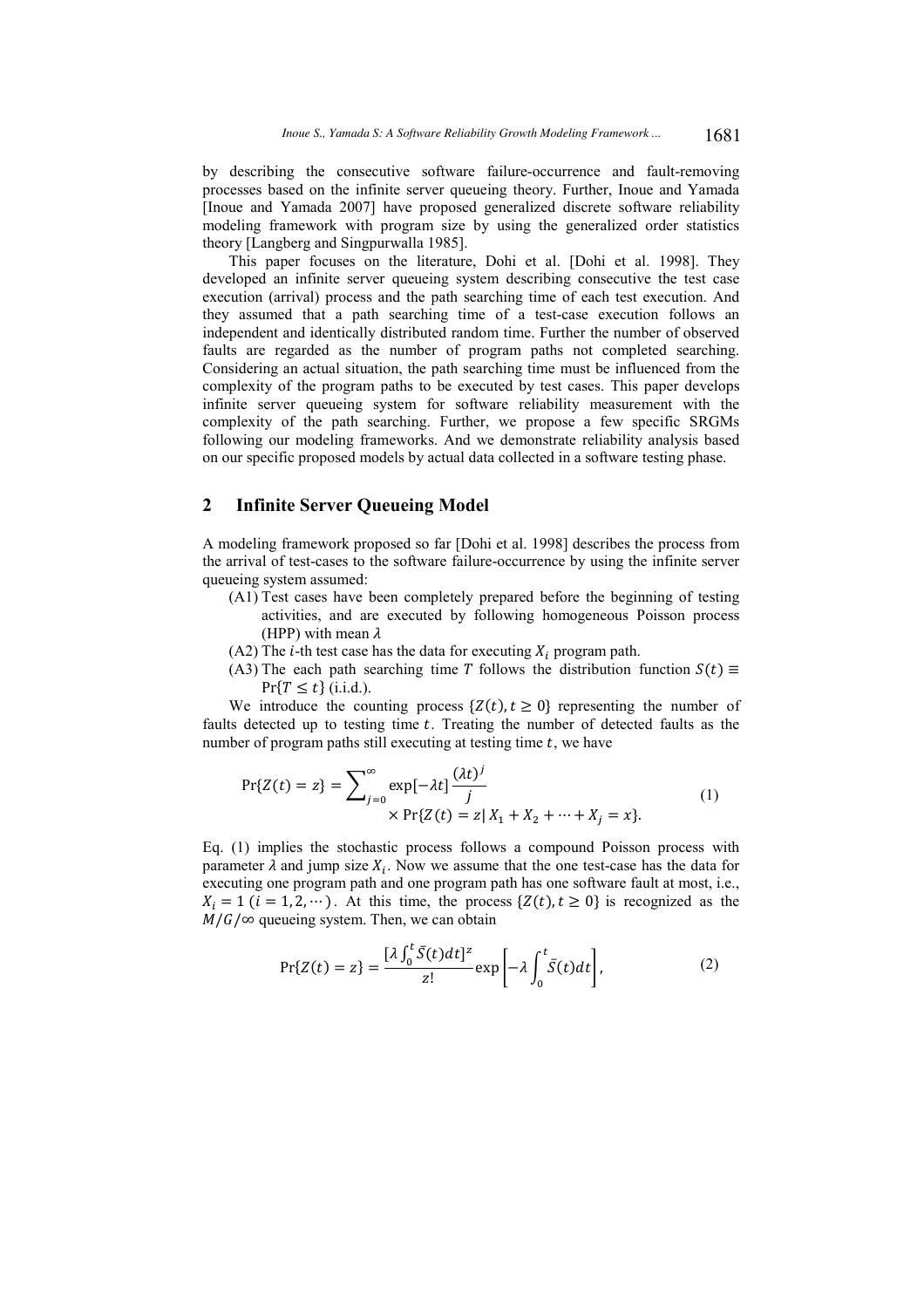which can be treated as the NHPP with mean  $\lambda \int_0^t \overline{S}(t) dt$ . In Eq. (2), $\overline{S}(t) \equiv 1 - S(t)$ . From Eq. (2), we can obtain several types of NHPP models by assuming specific suitable path searching time distributions in Eq. (2).

# **3 Extended Infinite Server Queueing Model with Complexity of Path Searching**

We can easily consider that the stochastic property of the path searching time depends on the complexity of program path. Therefore, we extend the infinite server queueing system discussed in Section 2 by considering with the difference of the path searching time. Our infinite server queueing system is developed by the following assumptions:

- (B1) Test cases have been completely prepared before the beginning of testing activities, and are executed by following HPP with mean  $\lambda$ .
- (B2) One test case has the data for executing one program path and one program path has one fault at most.
- (B3) A test case for the low complexity program path is executed with probability  $p$ . A test case for the high complexity program path is executed with probability  $1 - p$ .
- (B4) The random variables for the path searching time are independently distributed. However, the path searching time for the low and high complexity paths follow probability distribution functions  $J(t)$  and  $K(t)$ , respectively.

Following the notion of generalized modeling framework in Eq. (1), we obtain Figure 1 depicting our extended infinite server queueing system.



*Figure 1: Illustration of our infinite server queueing system.*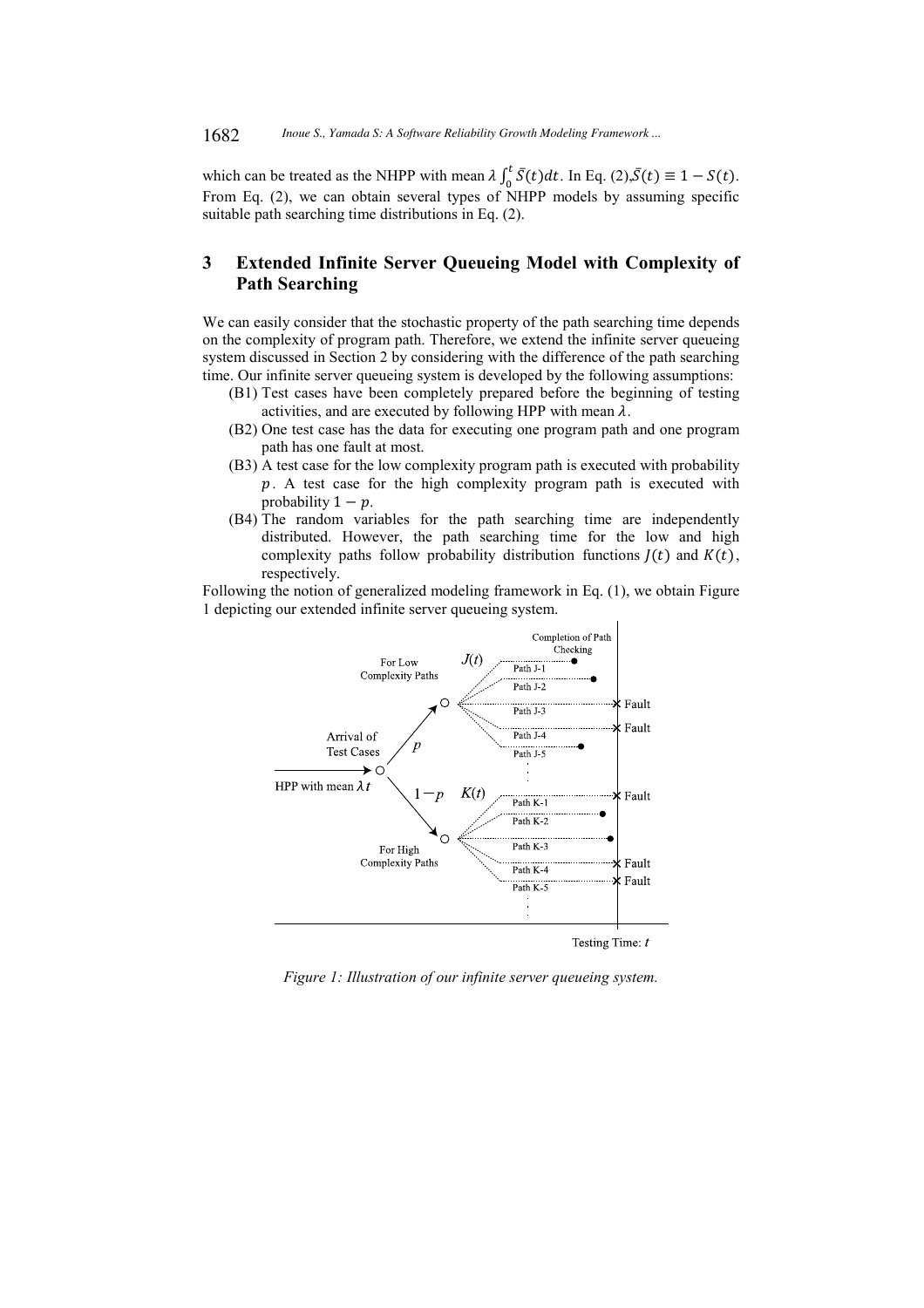Let  $\{Y(t), t \geq 0\}$  and  $\{Z(t), t \geq 0\}$  denote the numbers of test case executed and faults detected up to testing time t, respectively. Further we introduce  $\{Y_1(t), t \ge 0\}$ and  $\{Y_2(t), t \ge 0\}$  are the stochastic processes representing the number of test cases for the low and high complexity program paths executed up to time  $t$ , respectively. And  $\{Z_1(t), t \ge 0\}$  and  $\{Z_2(t), t \ge 0\}$  represents the number of faults counted from the low and high complexity program paths executed during  $(0, t]$ , respectively. Using the above stochastic processes, we formulate the infinite server queueing system shown in Fig. 1.

Now we analyze the software fault-detection phenomenon occurred by the execution of the low complexity program paths. First of all,  $\{Y_1(t), t \ge 0\}$  is formulated as

$$
\Pr\{Y_1(t) = c\} = \sum_{d=0}^{\infty} \Pr\{Y_1(t) = c, Y_2(t) = d\}
$$
  
= 
$$
\frac{(p\lambda t)^c}{c!} \exp[-p\lambda t],
$$
 (3)

from the modeling assumptions. Eq. (3) implies that the test cases for the low complexity program paths are executed in accordance with a HPP with parameter $\lambda p$ . Then, we can obtain  $\{Z_1(t), t \ge 0\}$  as

$$
\Pr\{Z_1(t) = m\} = \sum_{j=0}^{\infty} \Pr\{Z_1(t) = m | Y_1(t) = j\} \frac{(p\lambda t)^j}{j!} \exp[-p\lambda t],\tag{4}
$$

The conditional probability,  $Pr{N_1(t) = m | X_1(t) = j}$ , in Eq. (4) means that \$m\$ faults are detected from *j* executed low complexity program paths. Therefore, we give the conditional probability as

$$
\Pr\{Z_1(t) = m | Y_1(t) = j\} = \begin{cases} \binom{j}{m} \{d(t)\}^m \{1 - d(t)\}^{j - m} & (m \le j), \\ 0 & (m > j), \end{cases}
$$
(5)

where  $d(t)$  is the probability that the path searching is not completed during  $(0, t]$ given that the corresponding test case has been executed up to testing time  $x \leq t$ ). Then,  $r(t)$  is given as

$$
r(t) = \int_0^t \frac{\bar{f}(t - x)}{t} dx
$$
 (6)

by the concepts of the conditional time distribution [Ross 1992]. Consequently, we obtain

$$
Pr{Z_1(t) = m} = \frac{{M_1(t)}^m}{m!} exp[-M_1(t)],
$$
\n(7)

where

$$
M_1(t) = p\lambda \int_0^t \bar{f}(\tau) d\tau.
$$
 (8)

As far as the software fault-detection phenomenon for the high complexity program paths, we can analyze  $\{Z_2(t), t \ge 0\}$  as: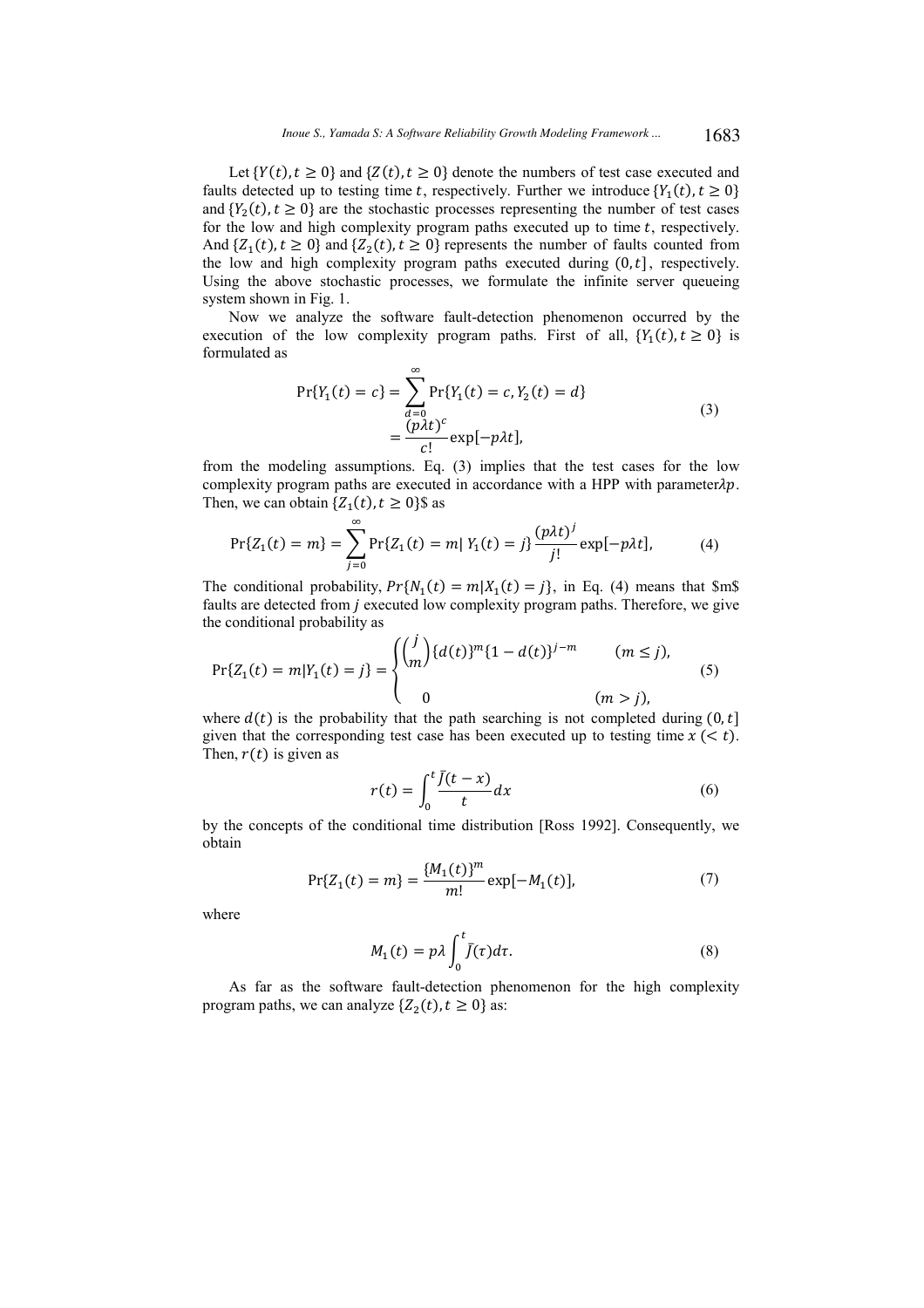1684 *Inoue S., Yamada S: A Software Reliability Growth Modeling Framework ...*

$$
M_2(t) = (1 - p)\lambda \int_0^t \overline{K}(\tau) d\tau.
$$
 (9)

by applying the same methodology in deriving  $\{Z_1(t), t \ge 0\}$  mentioned above. From the above discussions, we can obtain  $\{Z(t), t \ge 0\}$  as

$$
\Pr\{Z(t) = n\} = \Pr\{Z_1(t) + Z_2(t) = n\}
$$
  
= 
$$
\frac{\{M_1(t) + M_2(t)\}^n}{n!} \exp[-\{M_1(t) + M_2(t)\}],
$$
 (10)

which is an NHPP with mean  $\{M_1(t) + M_2(t)\}\$ . We can see that we can obtain several NHPP models with the complexity of path searching by using Eq. (10) by giving suitable probability distribution functions of  $J(t)$  and  $K(t)$ , respectively.

## **4 Specific NHPP Models**

We show specific NHPP models by following the framework discussed in Section 3. For examples, we develop three types of new NHPP models by assuming the path searching time distributions,  $J(t)$  and  $K(t)$ , which are for the low and high complexity program paths, respectively

### **4.1 Model 1**

As Model 1, we assume that

$$
J(t) = 1 - \exp[-\alpha t] \quad (\alpha > 0), \tag{11}
$$

$$
K(t) = 1 - \exp[-\beta t] \quad (\alpha > \beta > 0), \tag{12}
$$

respectively. Eqs. (11) and (12) mean that the expected searching time for the high complexity program paths is longer than the low complexity program paths. From Eqs.  $(11)$  and  $(12)$ , the mean of Eq.  $(10)$  is derived as

$$
H(t) = \lambda \left[ \frac{p}{\alpha} (1 - e^{-\alpha t}) + \frac{1 - p}{\beta} (1 - e^{-\beta t}) \right].
$$
 (13)

#### **4.2 Model 2**

As Model 2, we assume  $J(t)$  and  $K(t)$  follows the following exponential distribution with parameters  $\alpha$  (> 0) and Rayleigh distribution with parameter  $\beta$  (> 0):

$$
J(t) = 1 - \exp[-\alpha t] \quad (\alpha > 0), \tag{14}
$$

$$
K(t) = 1 - \exp\left[-\left(\frac{t}{\beta}\right)^2\right] \quad (\beta > 0),\tag{15}
$$

respectively. In this case, the difference of the stochastic properties for path searching time is represented by the shapes of the distributions. From Eqs. (14) and (15), the mean value function of Eq. (10) is derived as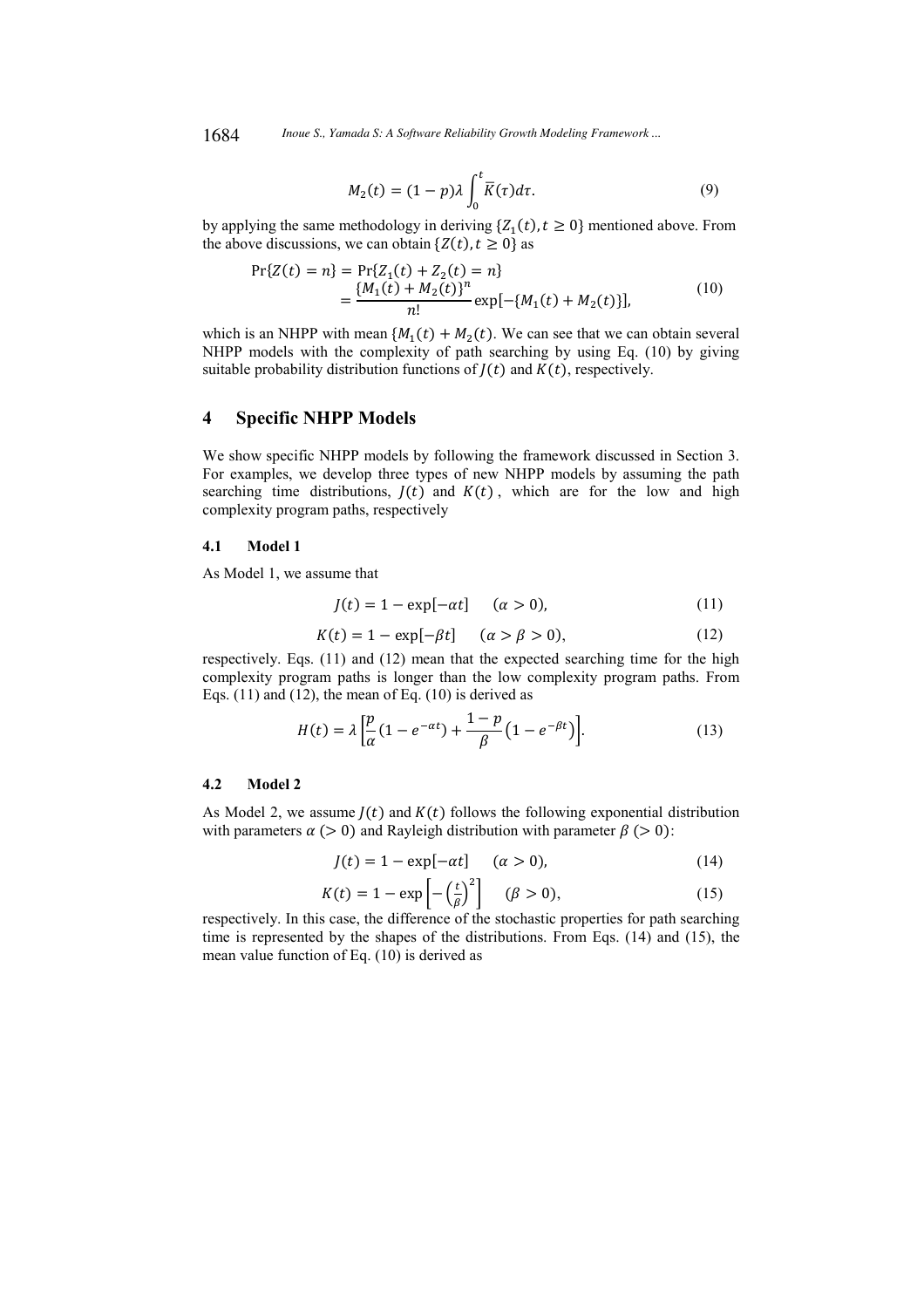*Inoue S., Yamada S: A Software Reliability Growth Modeling Framework ...* 1685

$$
H(t) = \lambda \left[ \frac{p}{\alpha} (1 - e^{-\alpha t}) + \frac{\beta (1 - p)}{2} \left\{ \Gamma_1 \left( \frac{1}{2} \right) - \Gamma_2 \left( \frac{1}{2}, \left( \frac{t}{\beta} \right)^2 \right) \right\} \right],
$$
 (16)

where  $\Gamma_1(k)$  and  $\Gamma_2(k,m)$  are the complete and incomplete gamma distributions,

$$
\Gamma_1(k) = \int_0^\infty e^{-x} x^{k-1} dx,\tag{17}
$$

$$
\Gamma_2(k,m) = \int_m^\infty e^{-x} x^{k-1} dx,\tag{18}
$$

respectively. We call Eq. (16) Model 2.

### **4.3 Model 3**

In Model 3, assuming  $J(t)$  and  $K(t)$  obey the following exponential distribution with parameter  $\alpha$  (> 0) and gamma distribution with  $k = 2$  (shape parameter), we have

$$
J(t) = 1 - \exp[-\alpha t] \quad (\alpha > 0), \tag{19}
$$

$$
K(t) = 1 - (1 + \beta t) \exp[-\beta t] \quad (\beta > 0),
$$
 (20)

Then, the mean of Eq. (10) can be obtained as

$$
H(t) = \lambda \left[ \frac{p}{\alpha} (1 - e^{-\alpha t}) + \frac{2(1 - p)}{2} \left\{ 1 - \left( 1 + \frac{\beta}{2} t \right) e^{-\beta t} \right\} \right].
$$
 (21)

# **5 Model Parameter Estimation**

Following the method of maximum-likelihood based on observed fault-counting data, we obtain the values of parameters. However, it might not be appropriate to obtain the value of the parameter  $p$ , the probability of the execution of the low complexity program paths, from the fault-counting data. Therefore, we consider that  $p = \bar{p}$  has been given in this parameter estimation. Supposing K data pairs:  $(t_k, y_k)(k =$  $(0, 1, 2, \dots, K)$  has been observed.  $y_k$  is the total number of faults detected during  $(0, t_k]$  and  $\bar{p}$ . Then, we obtain  $\ln L(\theta|\bar{p})$ , which is the log-likelihood function for the counting process  $\{Z(t), t \ge 0\}$ . In  $L(\theta|\bar{p})$  represents the log-likelihood function given  $\bar{p}$ ,  $\theta$  is the set of parameters in the model. The values of parameters can be estimated by numerically solving the equations:

$$
\frac{\partial \ln L(\theta|\bar{p})}{\partial \theta} = 0, \tag{22}
$$

simultaneously in terms of each parameter of the model.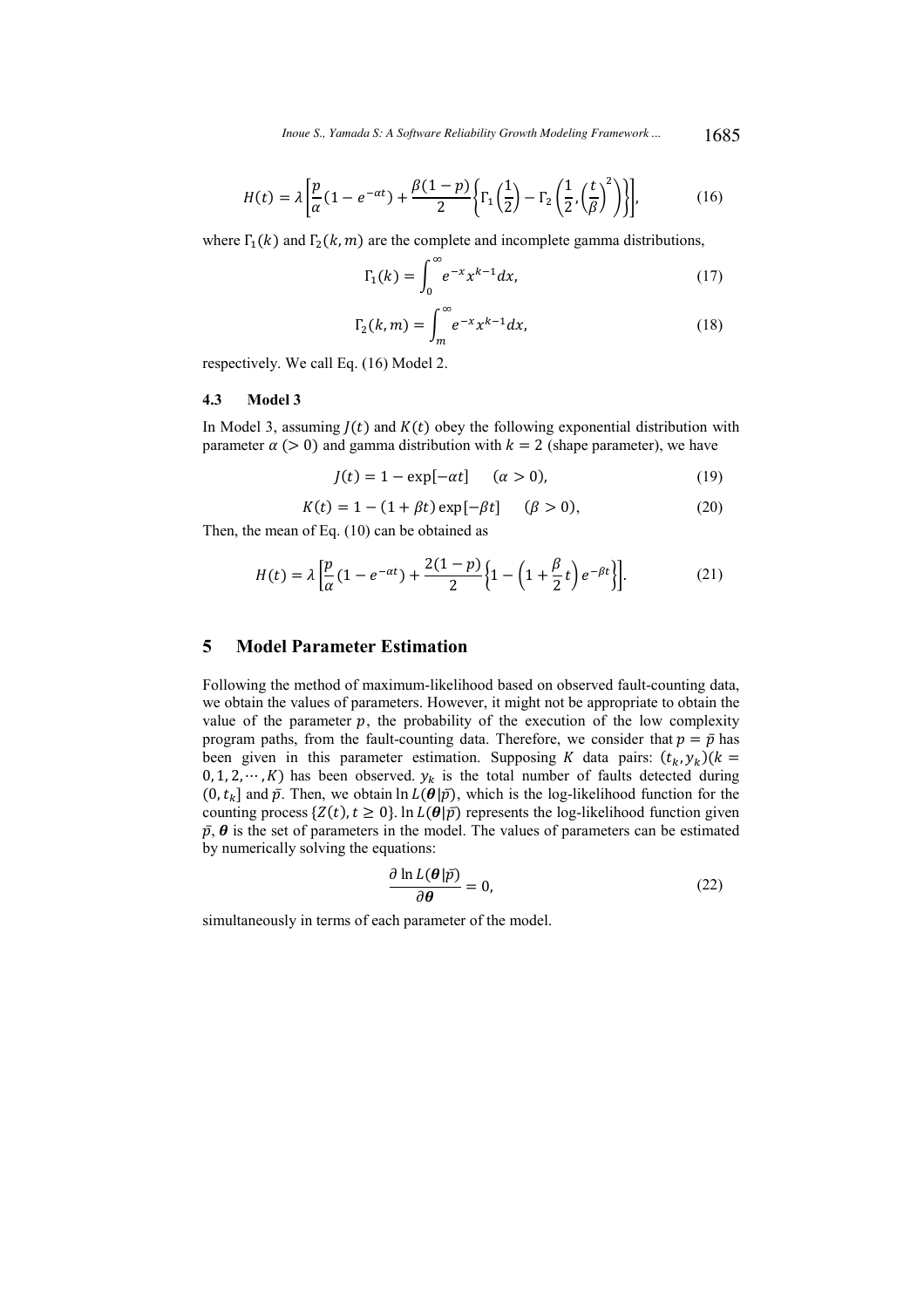### **6 Software Reliability Analysis**

We use fault counting data,  $(t_k, y_k)(k = 0, 1, 2, \dots, 36$  (days)), which is observed in actual software testing for embedded control software of printer system, which consists of main and five sub components.

First of all, we need to obtain the value of parameter  $\bar{p}$  from the information of the prepared test cases. In our numerical examples, we regard the test cases executing within only the main component as the test cases for the low complexity program paths. And we also regard the test cases executing through both of the main and sub components as the test cases for the high complexity program paths. From the information of the prepared test cases, we calculate  $\bar{p} = 0.288$ . We show software reliability analysis by using Model 2 in Eq. (16) and Model 3 in Eq. (21), respectively.

We show the examples in case of applying Model 2 in Eq. (16) to the observed data. Model 2 has the following three parameters,  $\lambda$ ,  $\alpha$ , and  $\beta$ , which are needed to estimate from the observed data. Consequently, we estimate

 $\hat{\lambda} = 2.034$ ,  $\hat{\alpha} = 0.158$  and  $\hat{\beta} = 0.870 \times 10^2$ , where  $\hat{\lambda}$ ,  $\hat{\alpha}$ , and  $\hat{\beta}$  represents the parameter estimations of  $\lambda$ ,  $\alpha$ , and  $\beta$ , respectively. In Figure 2, we show the estimated  $\hat{H}(t)$  (Model 2), and its 90% confidence limits by using the estimated parameter estimations  $\hat{\lambda}$ ,  $\hat{\alpha}$ , and  $\hat{\beta}$ . The 100p confidence limits of  $E[N(t)] \equiv H(t)$  is obtained by

$$
\widehat{H}(t) \pm U_p \sqrt{\widehat{H}(t)},\tag{23}
$$

where  $U_p$  is the 100(1 + p)/2 quantile of the standard normal distribution [Yamada and Osaki 1985]. The confidence limits might be useful for the process control of the testing phase.



*Figure 2: Estimated time-dependent behavior of*  $\hat{H}(t)$ *, and its 90% confidence limits. (Model 2;*  $\bar{p} = 0.288$ )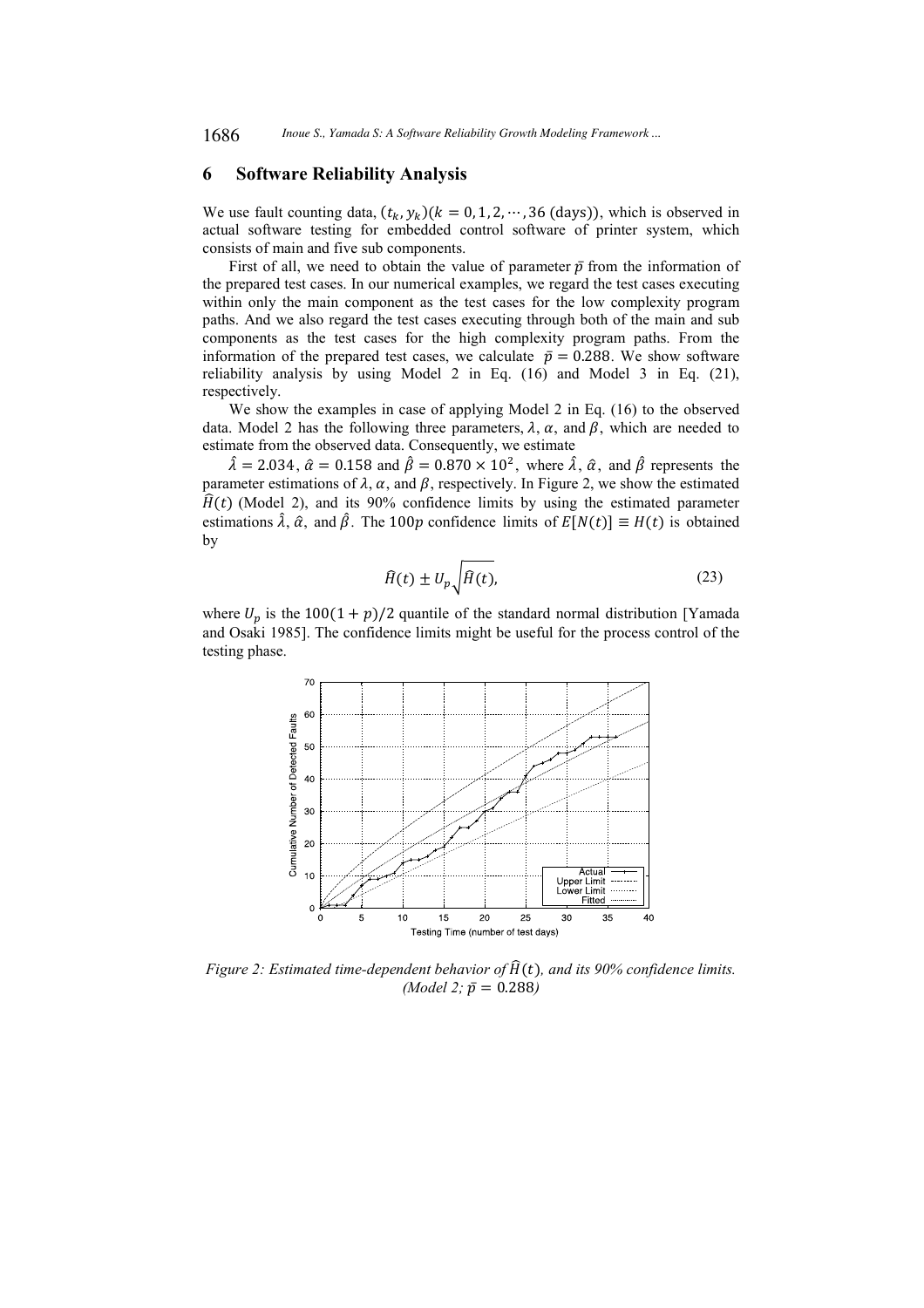Further,  $R(x|t)$  represents the failure-free operation probability during the time interval  $(t, t + x)(x \ge 0, t \ge 0)$  assuming the software system is operated as the same environment as the testing environment time interval  $(0, t]$ . Then, the functions is obtained as

$$
R(x|t) = \exp[-\{H(t+x) - H(t)\}],
$$
\n(24)

by using the stochastic properties of NHPP. Figure 3 shows the estimated software reliability function  $\hat{R}(x|36)$ . In Fig. 3, we can obtain  $\hat{R}(1.0|36) \approx 0.296$ .



*Figure 3: Estimated*  $\hat{R}(x|36)$ *. (Model 2;*  $\bar{p} = 0.288$ )

Furthermore, we show numerical examples for Model 3 in Eq. (21). There exists the three parameters,  $\lambda$ ,  $\alpha$  and  $\beta$ , in Model 3. Conducting parameter estimation, we obtain  $\hat{\lambda} = 2.000$ ,  $\hat{\alpha} = 1.663 \times 10^{-1}$  and  $\hat{\beta} = 1.414 \times 10^{-2}$ , respectively. Figure 4 shows the estimated  $\hat{H}(t)$  in Model 3 and its 95% confidence limits. And the estimated  $\hat{R}(x|36)$ , which is derived from Model 3, is shown in Figure 5. we obtain  $\hat{R}(1.0|36)$ as 0.275 from Fig. 5.

### **7 Conclusions**

We discussed reliability assessment of software systems by considering the difference of the stochastic property of the program path searching time based on the infinite server queueing theory. Several models are developed by considering the stochastic behavior of the path searching time of the low and high complexity program paths. Further we show application examples of our modeling framework by developing specific models, and reliability analysis based on them by observed actual data. Further studies are still needed to discuss more on the goodness-of-fit of models developed by following proposed framework, and challenge to reflect more on actual software fault-detection process.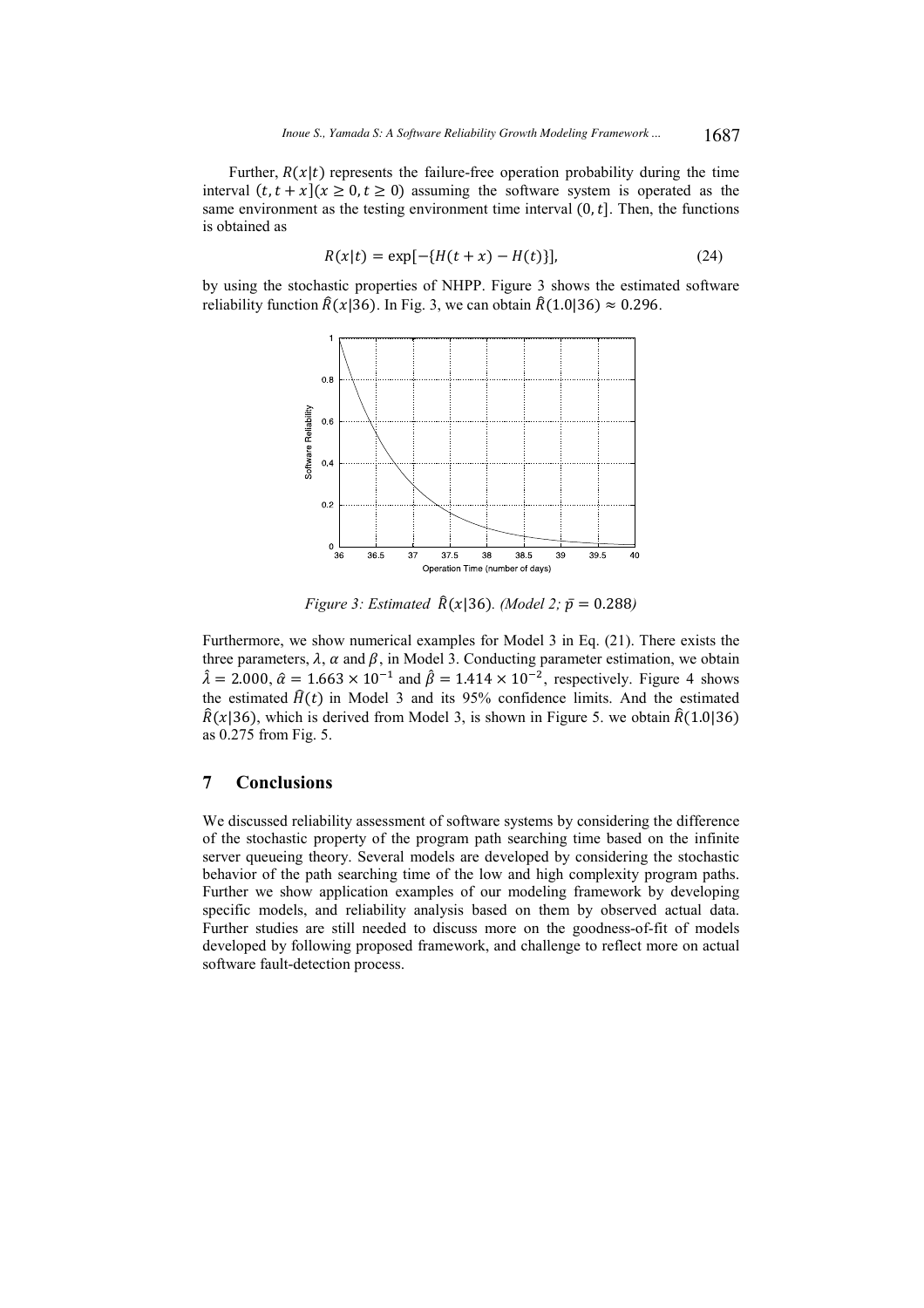

*Figure 4: Estimated time-dependent behavior of*  $\hat{H}(t)$ *, and its 90% confidence limits. (Model 3;*  $\bar{p} = 0.288$ *)* 



*Figure 5: Estimated*  $\hat{R}(x|36)$ *. (Model 3;*  $\bar{p} = 0.288$ *)* 

# **References**

[Dohi et al. 1998] Dohi, T., Matsuoka, T., Osaki, S.: ``An infinite server queueing model for assessment of the software reliability''; Elect. Comm. in Japan (Part 3), 85, 3 (2000) 536-544.

[Huang et al. 2003] Huang, C.Y., Lyu, M.R., Kuo, S.Y.: ``A unified scheme of some nonhomogeneous Poisson process models for software reliability estimation''; IEEE Trans. Sotw. Eng., 29, 1 (2003) 261-269.

[Inoue and Yamada 2006] Inoue, S., Yamada, S.: "An extended delayed S-shaped software reliability growth model based on infinite server queueing theory"; in Reliability Modeling, Analysis and Optimization, Pham, H. Ed. 357-372, World Scientific, Singapore 2006.